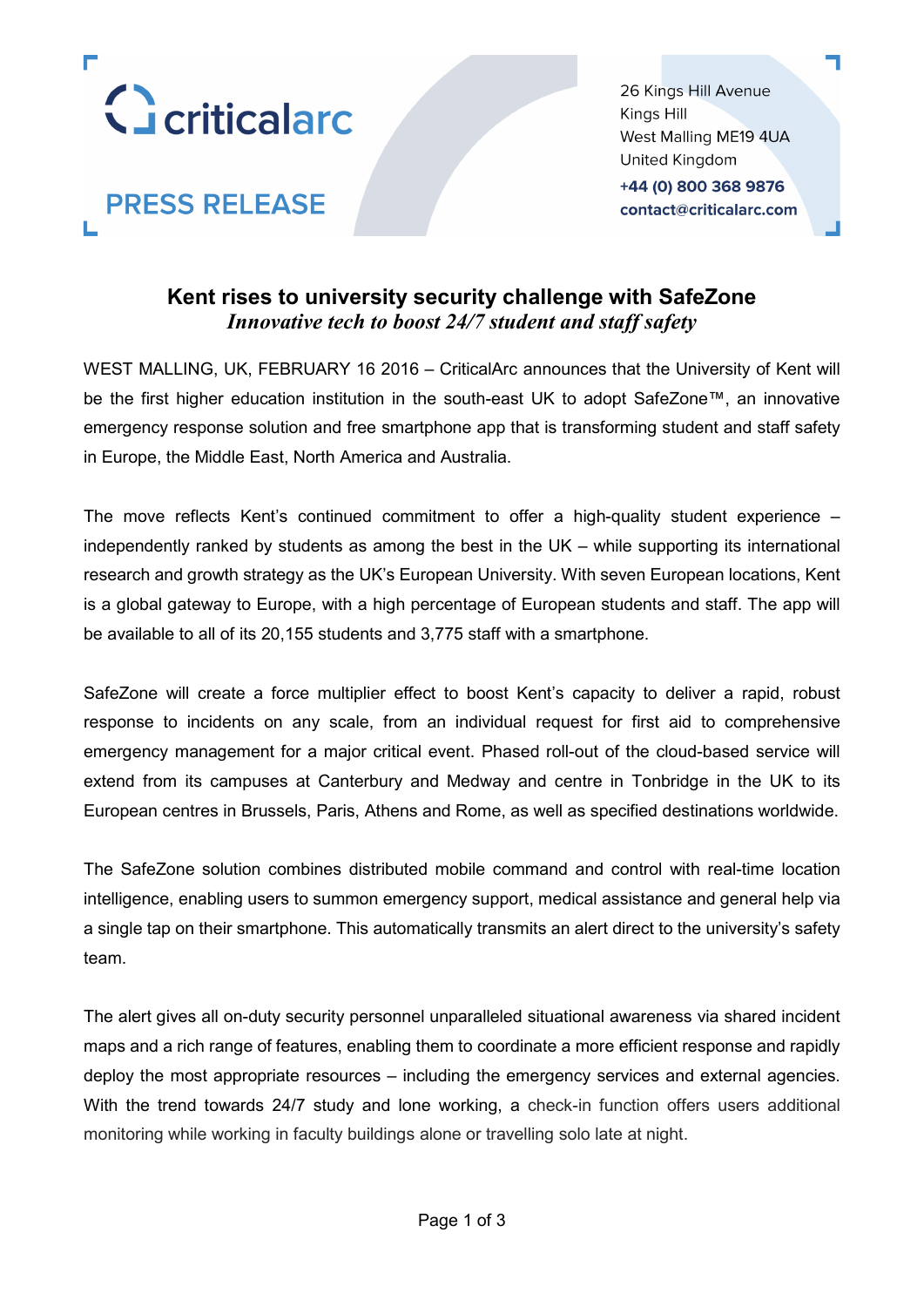

# **PRESS RELEASE**

26 Kings Hill Avenue Kings Hill West Malling ME19 4UA United Kingdom +44 (0) 800 368 9876 contact@criticalarc.com

Geofenced safe zones can be easily set up anywhere worldwide to offer individuals emergency support while on overseas assignments. For large-scale threats or incidents, a mass-notification feature can facilitate instant broadcast alerts, warnings or context-specific updates to keep all relevant users informed as a situation unfolds. Multiply redundant communications via satellite, wi-fi and mobile networks ensure the highest degree of resilience, even in remote areas.

Assistant Director of Estates Management at the University of Kent, Juliet Thomas, said: "Student safety is core to the student experience and we are proud of our reputation as an extremely safe place to study. In 2015 the University of Kent received the UK's fifth highest score for student satisfaction in the National Student Survey (NSS) 2015 – recognition we are keen to maintain.

After monitoring SafeZone's development for some time, we have been consistently impressed with the benefits it can deliver plus ease of deployment and use. It will give us all the capability we need to optimise incident preparedness – something every university needs in today's fast-changing higher education environment. It's exciting to be working with a proven technology leader to further enhance the wellbeing of students and staff on our campuses and beyond."

Darren Chalmers-Stevens, CriticalArc Director for Europe, Middle East and Africa (EMEA), added: "In a highly competitive, increasingly global higher education sector, universities must be prepared for all eventualities while taking every step to maximise safety and enhance the student experience. SafeZone can transform the management of security resources to optimise outcomes. We are delighted that the University of Kent has chosen SafeZone – and on a personal level for the team at CriticalArc's European HQ in Kent, pleased to be partnering with our local university."

Ideally suited to university and college campuses, SafeZone eliminates language difficulties and enables the fastest possible response to incidents to ensure the best outcomes and support health and safety (HSE) compliance. The integrity of student's personal information is protected at all times by SafeZone's stringent privacy protocols. Driving significant efficiencies and cost savings, SafeZone helps to safeguard university reputations, strengthen competitive advantage and enable preparedness against environmental and physical threats.

For more information about SafeZone email [contact@criticalarc.com](mailto:contact@criticalarc.com) or go to [www.criticalarc.com.](http://www.criticalarc.com/)